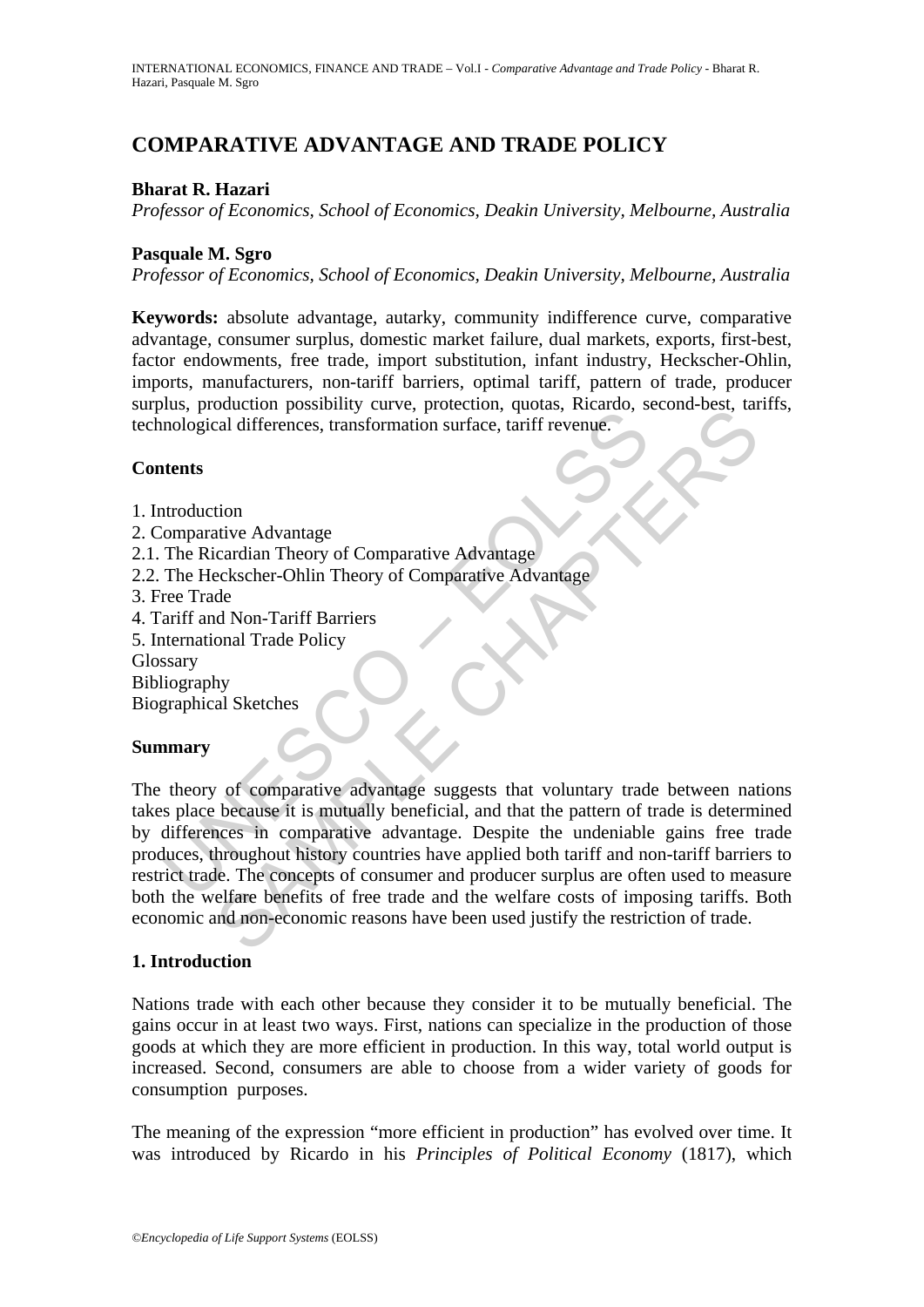presented a simple model to show that absolute cost advantages are not a necessary condition for two countries to gain from trade with each other. Rather, trade and welfare depend on differences in comparative costs, or, put another way, in comparative advantage. The concepts of "absolute advantage" and "comparative advantage" will be defined shortly.

The beneficial effects of free trade, from both national and global perspectives, are documented and well-known. Nevertheless, there has almost always been some push for protectionist policies in most countries. There have also been periods in history, for example between the early 1930s and World War II, when almost all countries used tariffs and other barriers to restrict trade. The costs and benefits from tariffs and other forms of trade restriction can be identified and quantitatively estimated.

#### **2. Comparative Advantage**

Comparative Advantage<br>
is are two celebrated theories of comparative advantage: the<br>
skecher-Ohlin (henceforth HO). These theories are primarily contatern of trade among nations, that is, what commodities are expanse and<br> **The EXECT SET CONSTRANT CONSTRANT CONSTRANT CONSTRANT CONSTRANT CONSTRANT CONSTRANT CONSTRANT CONSTRANT CONSTRANT CONSTRANT CONSTRANT CONSTRANT CONSTRANT CONSTRANT CONSTRANT CONSTRANT CONSTRANT CONSTRANT CONSTRANT CONSTRA** There are two celebrated theories of comparative advantage: the Ricardian and the Heckscher-Ohlin (henceforth HO). These theories are primarily concerned to explain the pattern of trade among nations, that is, what commodities are exported and imported by each country. As well as explaining the trade pattern, both theories also demonstrate that voluntary exchange (free trade) is beneficial to each country. We now proceed to describe and discuss these theories.

- -

-

## TO ACCESS ALL THE **15 PAGES** OF THIS CHAPTER, Visit: http://www.eolss.net/Eolss-sampleAllChapter.aspx

#### **Bibliography**

Heckscher E. F. (1949) The Effect of Foreign Trade on the Distribution of Income. H. S. Ellis, and L. A. Metzler (eds.), 1949 (English translation of the original 1919 article in *Economisk Tidsskriff*). [This paper was the pioneering paper (together with Ohlin (1933)) introducing differences in factor endowments as a determinant of trade.]

Leontief W. (1956) "Factor Proportions and the Structure of American Trade: Further Theoretical and Empirical Analysis," *Review of Economics and Statistics*, 38 [Carried out the first empirical test of the Heckscher-Ohlin theory prediction.]

Ohlin B. (1933). *Interregional and International Trade*, Harvard University Press; revised edition, 1967. [This work was pioneering (together with Heckscher (1919)) in introducing differences in factor endowments as a determinant of trade.]

Ricardo D. (1817), *Principles of Political Economy*

Salvatore D. (1998). *International Economics*, Upper Saddle River, N. J., Prentice Hall International [provides a useful discussion of protection and trade policy.]

Stern R. N. (1962). British and American Productivity and Comparative Costs in International Trade. *Oxford Economic Papers*, 14. [Carries out a test of the Ricardian theory prediction.]